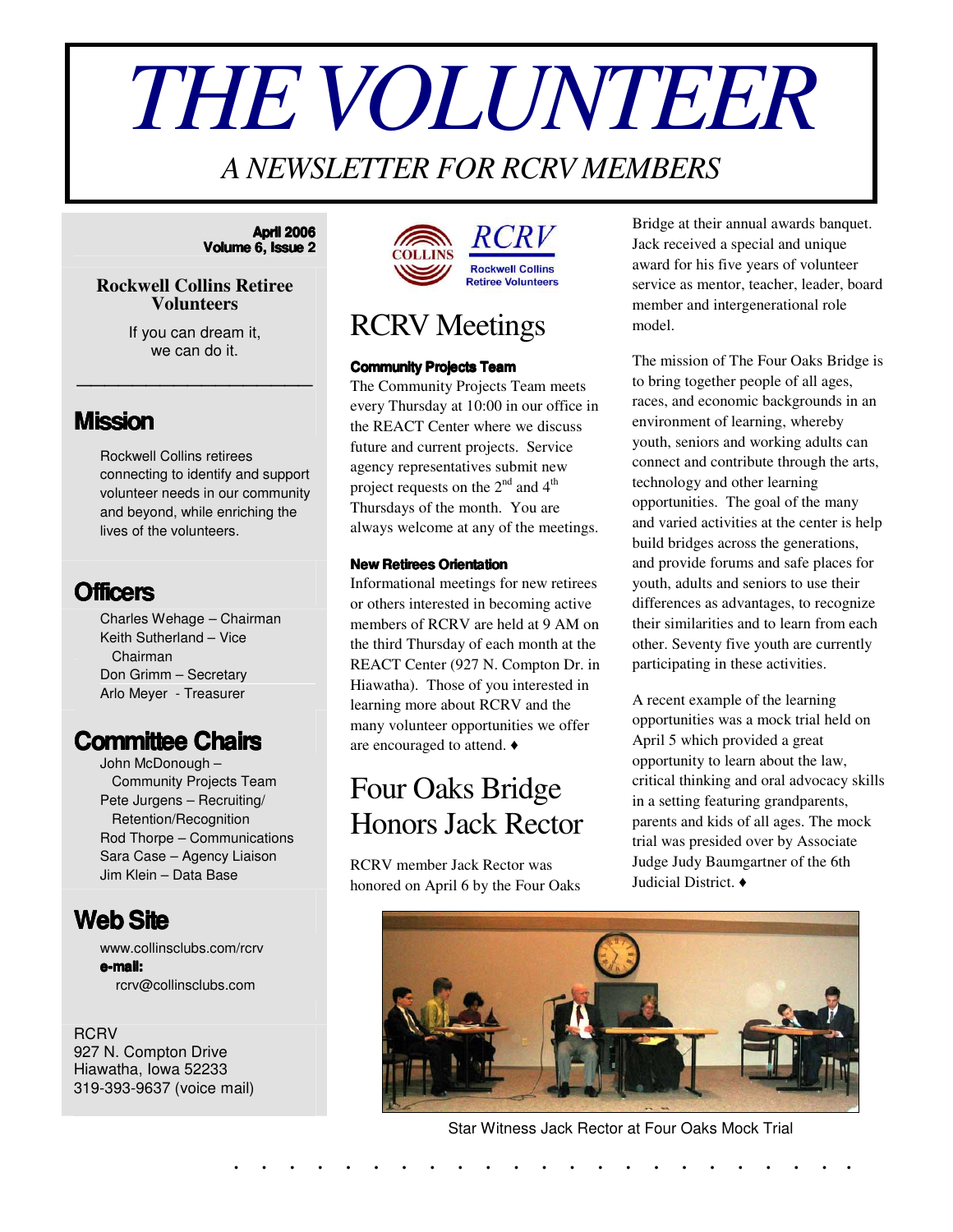## Cedar Amateur Astronomers

The Cedar Amateur Astronomers (CAA) have undertaken a major project in cooperation with Linn County Conservation (LCC) that will significantly expand the capabilities and

accessibility of astronomy in Eastern Iowa. The astronomy group was established in 1979 as a non-profit all volunteer organization with a mission of promoting astronomy and associated sciences to children and the general public in our community. CAA was recently given a 24 inch diameter Boller and Chivens professional-grade telescope by the University of Iowa. This rare and large (>4,000

pound) telescope will be moved into the new Eastern Iowa Observatory and Learning Center (EIOLC) under development by CAA on Ivanhoe Road southeast of Cedar Rapids.

The EIOLC complex will provide for a family friendly main building with classrooms, presentation facilities and observatory domes to house the 24" diameter telescope and a 16" diameter robotic telescope which will be networked to area schools. Site planning and fund raising by CAA for this \$650,000 project have been underway for some time and Rockwell Collins was the first major contributor with a grant of \$50,000. The total financial requirements are being solicited from individual, corporate, government and foundation sources. Site development is planned to begin this July and construction of the main

facility will begin upon capture of the full funding requirements.

Several Rockwell Collins retirees are active members of CAA which is open to anyone with an interest in astronomy. More information, including specifics of the EIOLC are available on the CAA website www.cedar-astronomers.org.  $\triangleleft$ 



24" Boller & Chivens Telescope



Proposed EIOLC Facility

## Collins Retirees Potluck Meetings

The Collins Retirees Potluck Group meets the third Tuesday of the month at the United Methodist Church, 302 33rd St. NE at noon for a potluck lunch and program. Upcoming programs are:

- **May** Mike Deupree from the Gazette
- **June** Captain Bobby Ratcliff from KCRG
- **July** Shams & Scams presented by TRIAD

#### LEGOs in Atlanta

On April 27 and 28, 2006, the FIRST LEGO League (FLL) International Competition will be held at the Georgia Dome in Atlanta, Georgia. One of the teams competing will be Viola Gibson Elementary School from Cedar Rapids.

On January 21, 2006 the FLL Iowa state competition was held in Ames, Iowa. At that event, where 60 teams participated, Viola Gibson won the Directors Award and qualified for the Atlanta trip. At the event in Ames, Art Roderick from RCRV was presented an award as **the Outstanding Volunteer** in Iowa.

Preceding the Ames activity, on December 17, 2005, Rockwell Collins sponsored an FLL tournament at Taft Middle School in Cedar Rapids. Thirty two regional schools participated in morning and afternoon sessions.

RCRV individuals have supported several local schools as mentors for the LEGO competitions. At Viola Gibson, Bob Ocken and Mike Wilson serve as mentors to 8 fourth and fifth grade students who make up the "Global Gators" team.

The LEGO program has been expanding rapidly over the last few years, requiring an increasing number of mentors; many have been furnished by RCRV.  $\triangleleft$ 

## Meals on Wheels

Horizons and The Witwer Center each have an urgent need for additional volunteers to serve as drivers for their Meals-On-Wheels program. Please call the RSVP office at 369-8774 if you are able to spend a few hours a week on this very rewarding volunteer opportunity. Drivers are reimbursed at the rate of \$.32 a mile and are also provided a free lunch.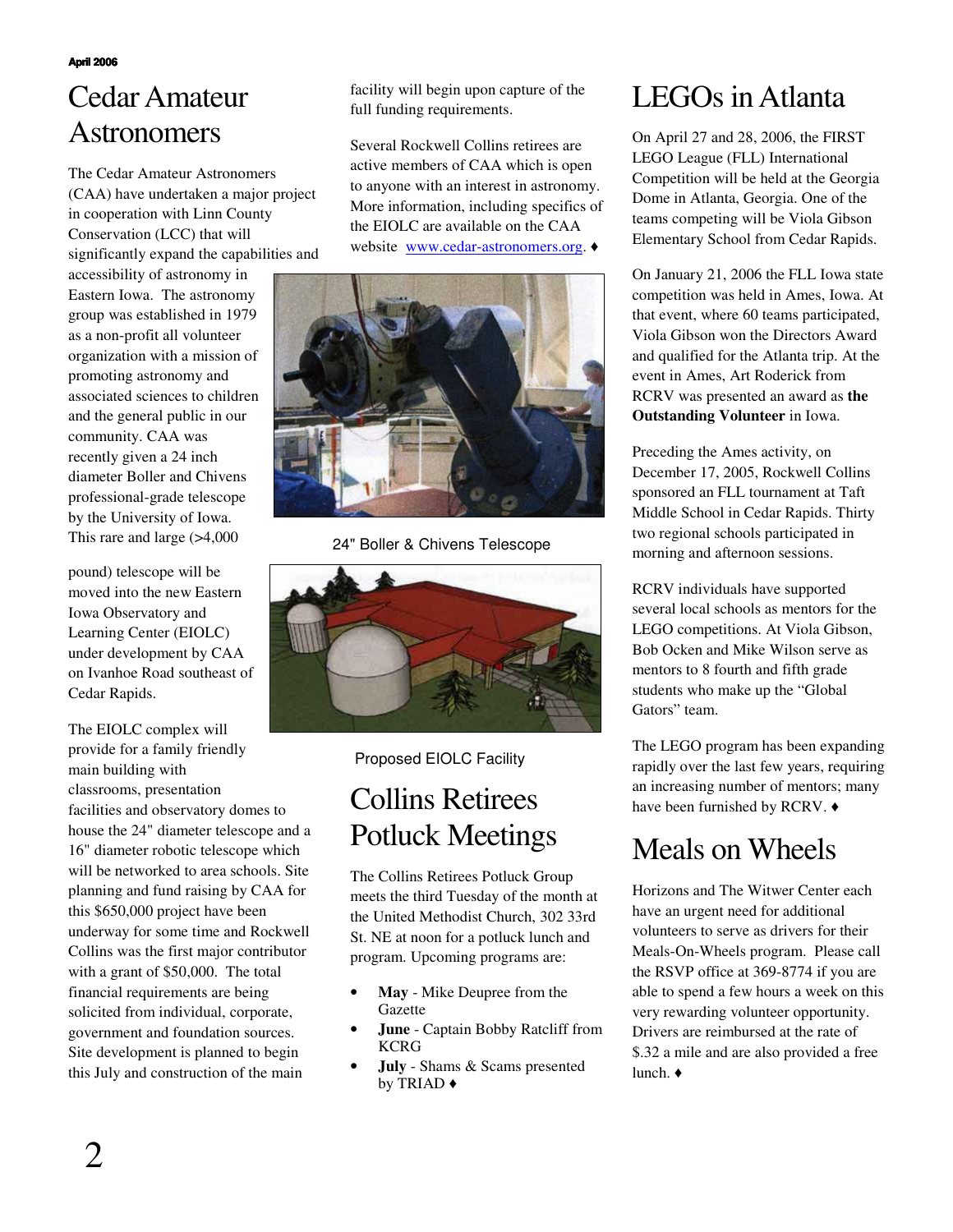## State Capital Volunteer Showcase

Several RCRV members participated in the Volunteer Showcase sponsored by The Iowa Commission on Volunteer Service held at the Iowa State Capital on March 20. The purpose of the event was to provide Legislators and state employees a view of the service and support being provided by volunteer organizations throughout the state. RCRV showcased a variety of our assistive technology devices designed to assist persons with handicaps.



State Capital Volunteer Showcase

# St. Luke's Volunteer **Opportunity**

St. Luke's Hospital is looking for volunteers to deliver newspapers to their patients on weekdays. If you are looking for an opportunity to get some exercise, meet some new friends and socialize with members of the health care community this is a perfect opportunity.

Training will be provided and the only qualifications are the ability to communicate with all ages, a positive friendly attitude and physical ability to walk and push a cart.

Contact St. Luke's at 369-7213 to sign up.  $\bullet$ 

#### Retirement Issues

The Center for Lifelong Learning at Kirkwood Community College is offering a new class for retirees or those contemplating retirement entitled **Retirement: Forks in the Road.**

America's new retirees are redefining what it means to be a senior citizen. There is plenty of information about the financial side of retirement, as well as health care and services for the aging population. But what about YOU? Forks in the Road is a fun, hands-on, interactive class where you will learn about the emotional and social side of retirement. Find out more about yourself and start on the path toward a fulfilling retirement.

The next class will be held on Wednesday, May 10 from 9AM to 1PM on the third floor of Iowa Hall, Amana Room on the Kirkwood Main campus. The cost is \$45 and lunch will be provided. The instructors will be Dr. Lois Bartelme and Dr. Sue Dallam.

You may register by calling the center at 398-1022 between 8 AM and 4:30 PM any weekday.  $\triangleleft$ 

## SHIIP News

The Senior Health Insurance Information counselors have issued a reminder that May 15 is the deadline for signing up for Medicare Part D prescription drug coverage. This is applicable **only** for those retirees that **do not** have Rockwell Collins insurance. After May 15 the cost will go up at a rate of 7% per month of the average premium cost.

RCRV SHIIP counselors are available to answer any health insurance questions you have by calling 393-9637. ◆

# Waypoint Services

Corinne Ramler, Director of Marketing for Waypoint Services of Cedar Rapids was the keynote speaker at the March 15 board meeting of RCRV. She gave a detailed presentation about Waypoint Services (formerly the YWCA) and their volunteer needs.



Waypoint currently employs 140 with a \$3M annual budget conducting the following five major programs: Corrinne Ramler of Waypoint Services

- Madge Phillips Center for the homeless provides services for homeless and near-homeless women and children.
- Domestic Violence Program provides support services to victims and survivors of domestic violence and their family members.
- Sexual Assault Intervention Program provides support services to help victims, their families and significant others deal with the trauma of sexual assault.
- Child Care Service provides quality, licensed child care for over 400 children age six weeks to twelve years.
- Wise Buys Resale Shop is the center of acquisition of donated goods to disburse to Waypoint programs and to sell to support Waypoint.

Volunteers are needed for coordinating food and supply drives, holiday gift distribution, sorting donations, domestic violence and sexual assault advocacy (training provided), assisting client moving and facility cleaning. Call the center at 365-1458 if you are able to assist in one of these activities.